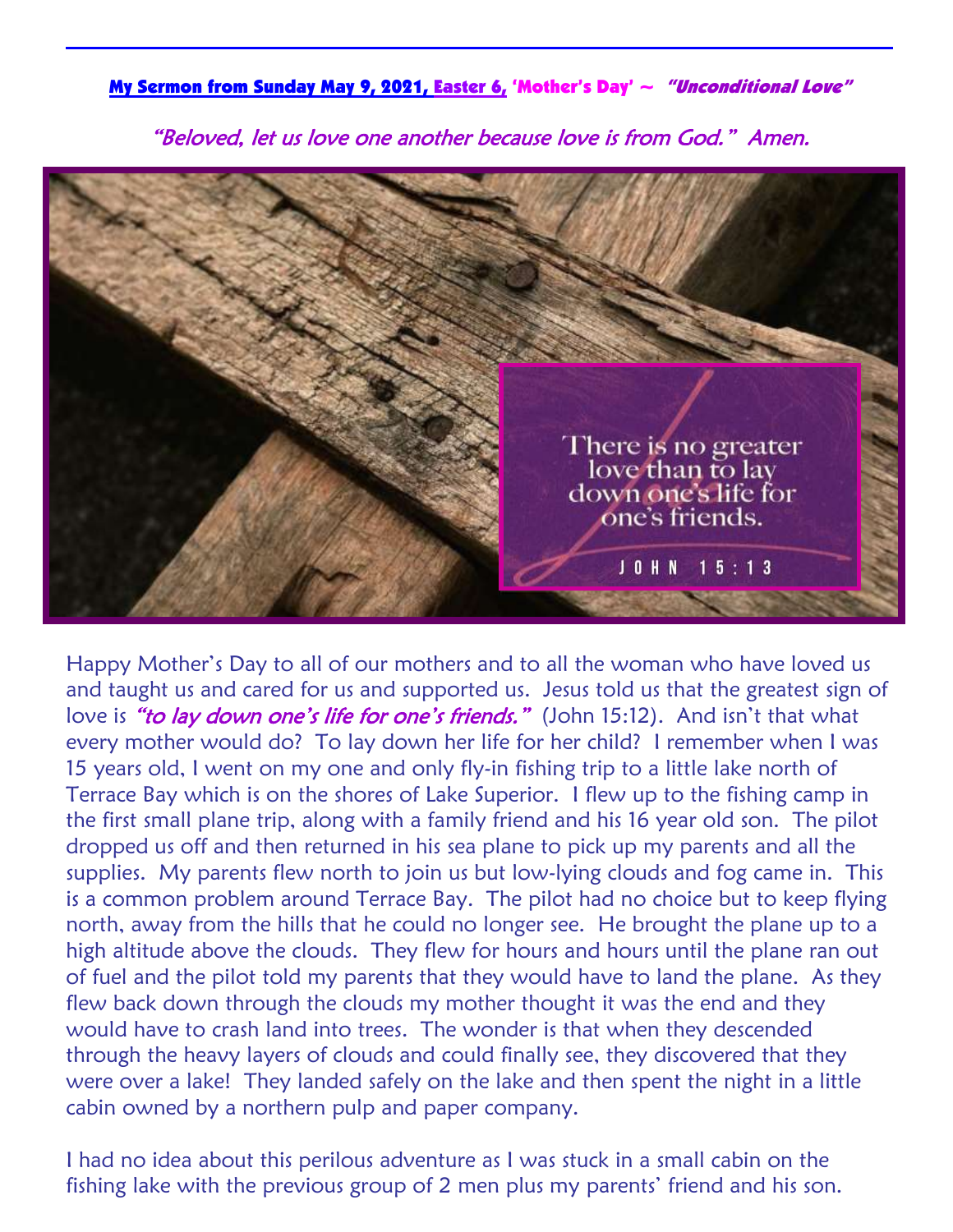We had no method of communication and we knew the fog was thick and too dangerous for anyone to land. The challenge is that it was the 2<sup>nd</sup> flight with my parents that had all the food. For several days, the weather did not change and we lived on fish that we caught. Eventually, an Otter plane was sent from Winnipeg to pick us up. I will never forget the look on my mother's face when we met back in Terrace Bay. I then heard about my Mom and Dad's flight. My mother looked at me and said she thought it was the end for them and that she was very thankful that I was not on that plane with them as she would willingly give up her life for me. That is a mother's love. The sad part of this story is that years later, the pilot did indeed die in a plane crash.

A mother's love is unconditional and teaches us that we are called to love one another as Jesus has loved us. I will forever treasure the years I spent with our 4 children in our home. That dependence of a child upon their parent is a lesson of how you and I are called to abide in the love of God. This is what gives God JOY. This is what gives our mothers JOY. This is what gave me JOY. I didn't mind folding laundry into piles for each child each and every night. I didn't mind packing all those school lunches. I

used to love to watch them play outside in our small city backyard in a sandbox and on the swing set or skate on the rink that Jouni flooded for them in the winter. Those lovely years end so quickly. Everyone knows that our children grow up and leave us and we wouldn't want it any other way. As the saying goes, "we hold our children's hands for a little while but their hearts forever."



In his first letter, John writes that we are children of God and with faith in Jesus, we have been born of God. John goes on to say that "everyone who loves the parent loves the child." (1 John 5:1). What this means is that if we have faith in God and love God as our parent then we will love each other as children of God.

I treasure what we learn about Mary, the mother of Jesus, in the Bible. She understood sacrifice more than any of us. She was always there for her son  $\sim$  when the holy family fled to Egypt from Bethlehem and then moved to Nazareth, when she along with Joseph searched for 12 year old Jesus in Jerusalem, at his first miracle at the wedding in Cana when he changed water into wine, when he was rejected in his hometown of Nazareth, when she would visit him during his ministry. Mary was with Jesus at the foot of the cross. She had the courage to watch her son die. Jesus then entrusted her into the care of John. Mary went with John to the town of Ephesus where she lived out the rest of her life.